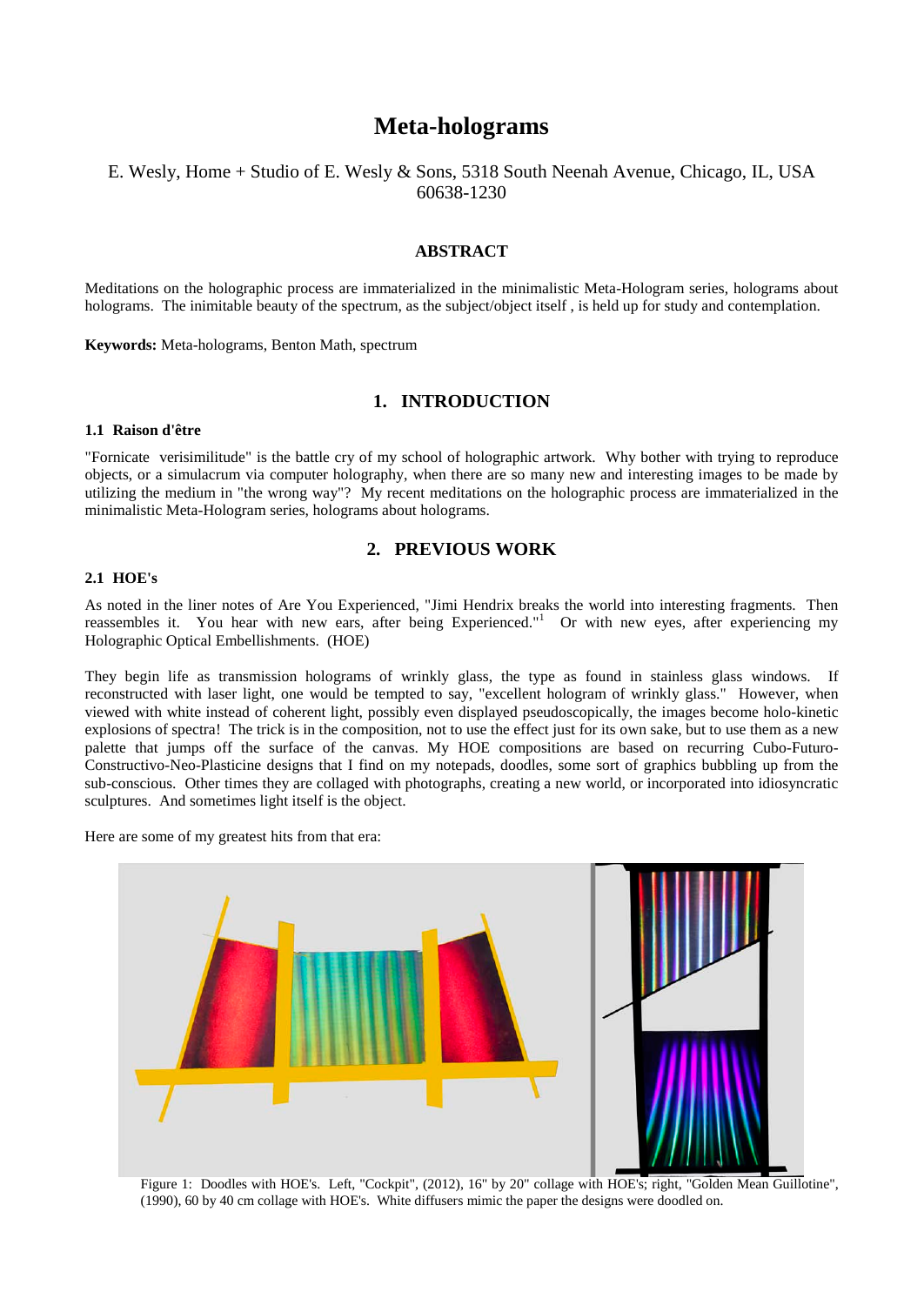

Figure 2: Photos with HOE's. Left, 40 by 50 cm B&W photograph of a deserted strip mall sign with HOE's replacing the abandoned store name, making a pretend "Truly Splendid Monument (for the First Great Minister of Culture" (who happens to be me); right, Jay's Closet", (1995), 28 by 35 cm B&W photograph of a storage space, the HOE's representing the aliens, angels, or demons that play in there.



Figure 3: Sculptures with HOE's. Left, "3-D TV Snow", what you see upon awakening after having passed out in front of your 3-D TV; center, detail of maquette of "Dear John Memorial", where the eternal flame is surrounded by diffraction gratings; "The Space Shuttle Memorial" (1985).<sup>2</sup>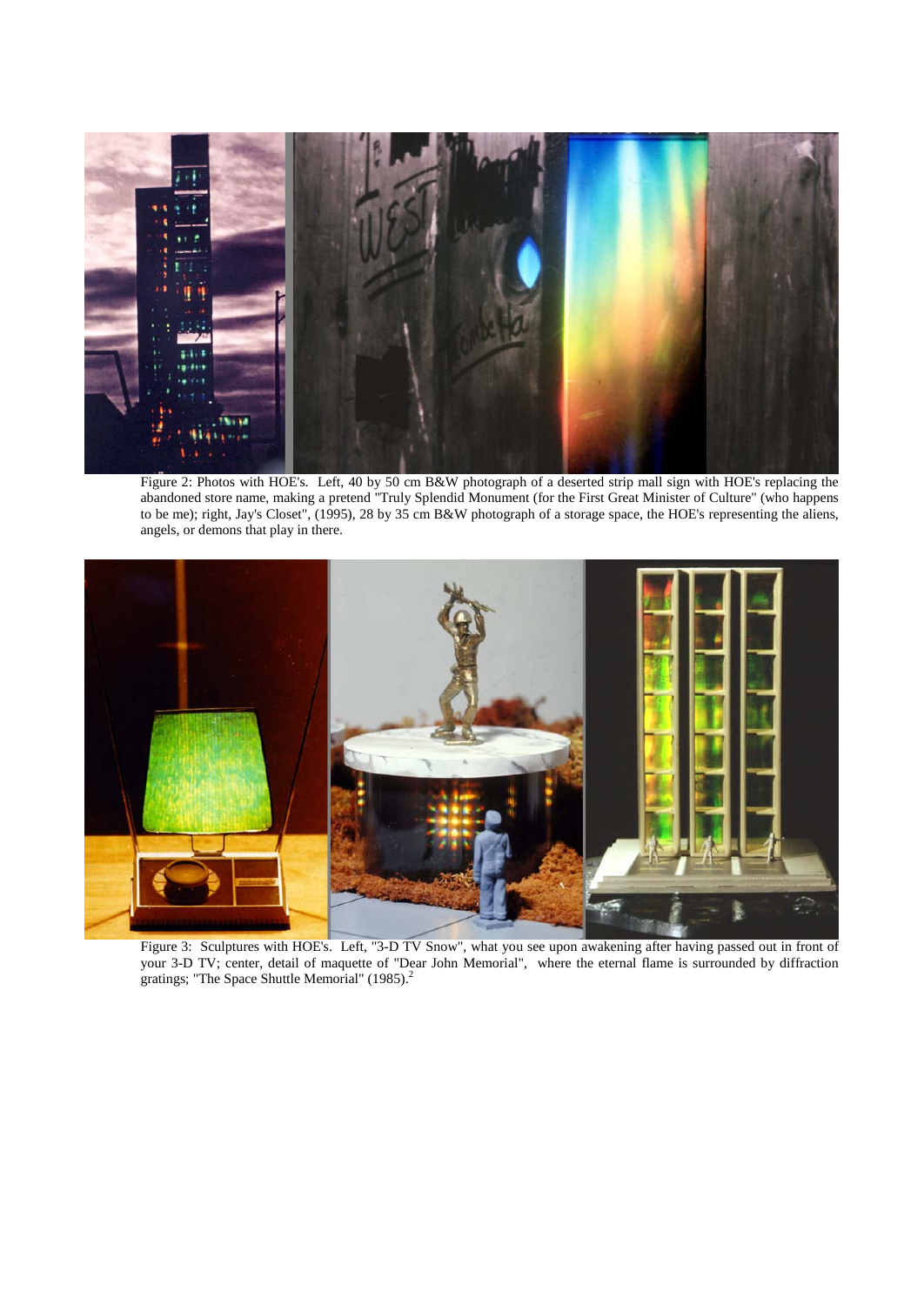

Figure 4: Pure light. Left, "Coach Lamp A", diffraction gratings surround an incandescent bulb creating a cookie jar of spectra; "The O-tron", rainbows tag along for the ride on the spark of a Jacob's Ladder's surrounded by diffraction gratings; "Rainbow Projecting Transom". diffraction gratings in my front door on a sunny morning.

# **3. CURRENT PRACTICE: META-HOLOGRAMS**

### **3.1 Origin of the title**

The use of the prefix meta- was brought home to me while working on my Master's degree in Technology in Education, in a class called Cognitive Thinking. *Meta-cognition*, thinking about thinking, becoming part of the vocabulary. We even studied meta-surveys, which compiled the results of previous surveys on the same subject. And of course there is the meta-data that is attached to our image files. So the Meta-Holograms are holograms about holograms.

### **3.2 Inspiration**

While pondering the equations in the Benton Math papers<sup>3</sup>, looking at his diagrams, drawing my own to solve the problem at hand, I thought how wonderful it would be to have a set of holograms that were recorded to illustrate the concepts presented in his diagrams, and to be able to manipulate the variables in vivo to see the seven deadly aberrations in action.

This follows Nils Abramson's style of pedagogy, "Suppose for a moment that holography produced not patterns but rather columns of digits bearing the information capacity. Surely people would in that case ask themselves what could be done with all these numbers? The goal would then necessarily be to design a graphical display which would transform the numbers into a type of map..."

These test patterns turn out to visualize these equations beautifully!

### **4. METHODOLOGY**

### **4.1 Table set up**

A 30 by 40 cm film/plateholder was secured in place on the trusty old Modern Optics Table, with a reference source positioned one meter away, incident at 45°. A large piece of groundglass was placed in front of it, usually tilted backwards at 30 degrees from the normal of the holographic plate when the plate is viewed with an overhead reference beam. Behind the groundglass are stripe of light and point generators (cylinder lenses and diffraction gratings).

### **4.2 Recording materials**

Holographic recording materials used were Ilford/Applied Holographics HoloPar, Agfa 8E75HD and 8E56HD or Ilford SP695T, depending on which color laser was being used. Processing chemistry included the appropriate developer for the material followed by a rehalogenating bleach.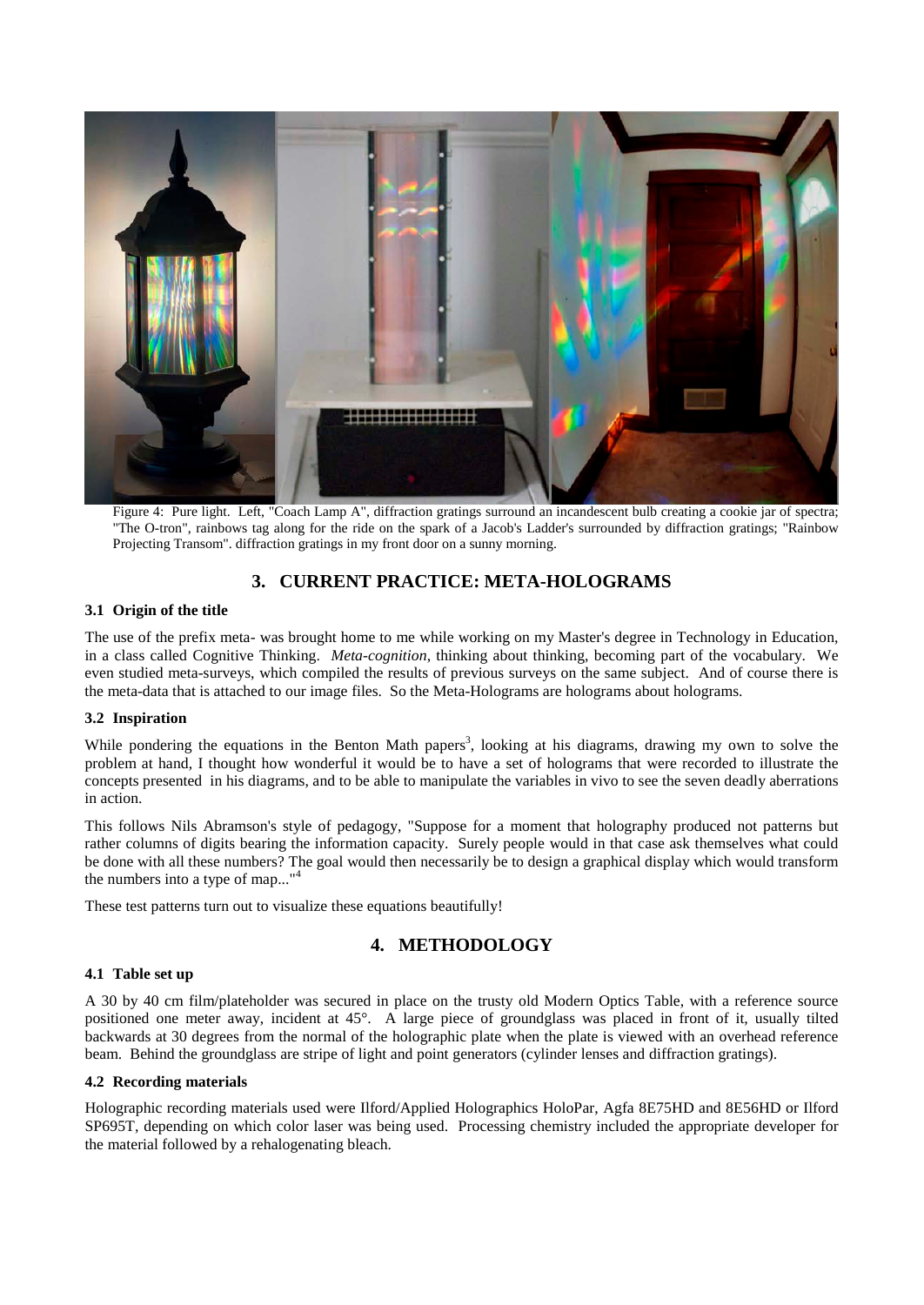# **5. EXPERIMENTS**

### **5.1 #1: The height of the spectrum**

The aberration that most interested me was chromatic, or dispersion, because of the beauty of its product, the rainbow. A consequence of the lambda focus equation is that the spectra increase in size the further the object point is from the hologram plane. A stripe of light from a raw beam encountering a cylindrical lens was projected on the tilted groundglass, which was practically touching the plate holder, so the z-axis dimension is almost zero, its vertical aspect being aligned with the centerline of the hologram.

Hold on to your hats, here comes some trigonometry, but don't close your eyes, as you will see the solution to dispersion as a function of distance in a holographic image.



Figure 5: 3 views of the spectrum growing with increasing z distance.

On the left the hologram is illuminated with a laser , and a virtual image of the stripe of light as it appeared during recording is superimposed on reality. In the middle both the laser and white light are turned on with the room lights off, and the stripe appears as a line receding into the distance when viewing the hologram dead on. Shifting the viewpoint off-center reveals a wedge-shaped sculpture of spectrum, with the distance between the red and blue ends enlarging the deeper one looks.

### **5.2 #1a: Gilding the rainbow**

After being amazed by the above Meta-Holo, what comes next? Double, or triple the pleasure with more rainbows! A diffraction grating was added after the cylinder lens, acting as a beam-multiplier. The higher orders hit the groundglass at a skew angle, so they tilt not only backward but inward, presenting their dispersions transversely during reconstruction. This image looks like holographic feathers on an arrow, or fins on a rocket, as evidenced in this mixed broadband plus 640 and 532 nm reconstruction.



Figure 6: Multiple stripes at various orientations.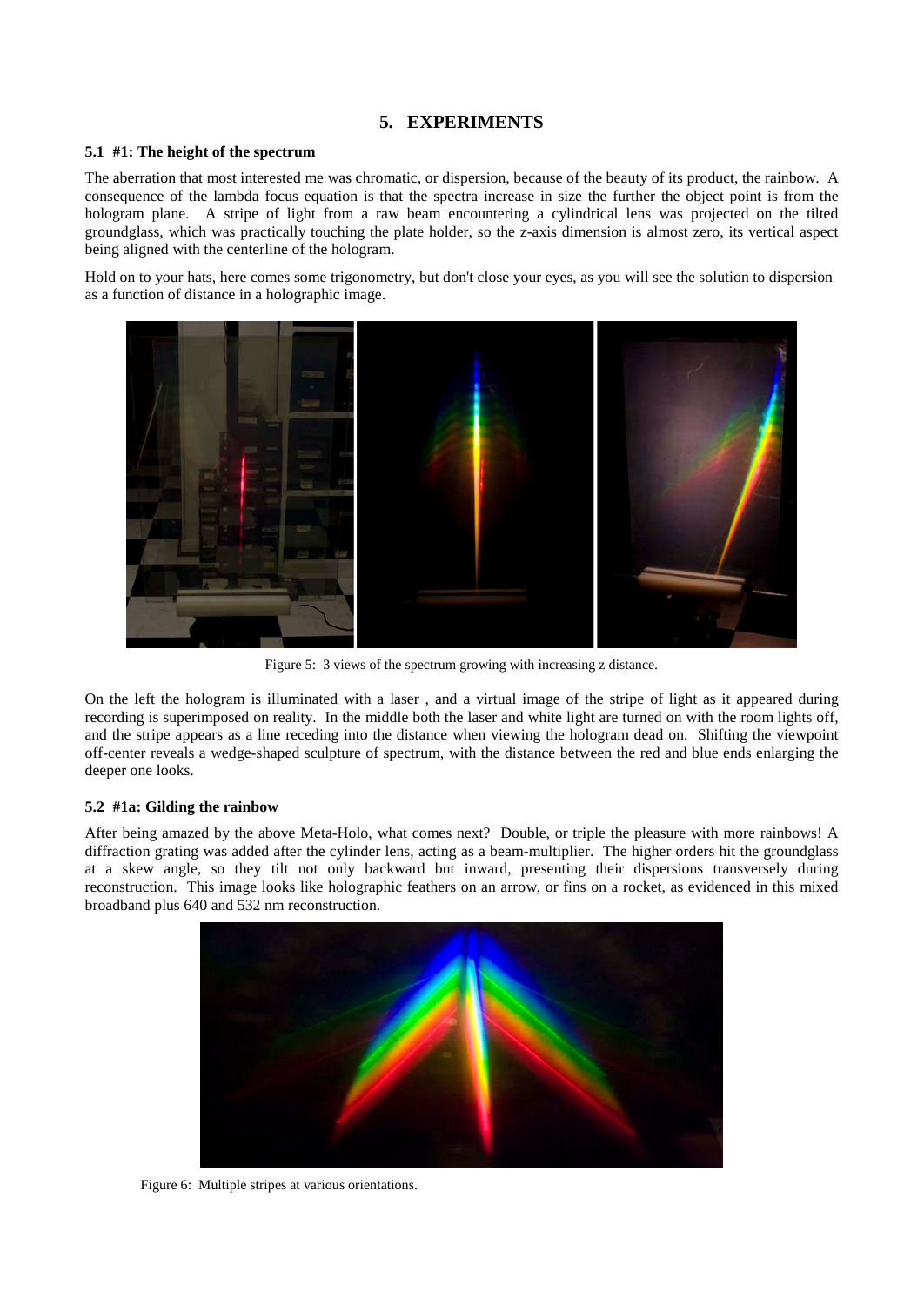### **5.3 #2: The spectra point to the source**

The alpha angle equation tells us that the dispersed spectrum of an object point points toward the replay point source. So I devised an experiment to visualize that.

The object points were diffracted spots from an undiverged beam passed through a low spatial frequency grating, diffracting the beam into umpteen orders, with the deepest dot on the groundglass directly "under" the spatial filter. The series of dots were not aligned vertically however; the nearest and deepest dots were to the left and right of the spatial filter's axis. And sure enough, the dispersions pointed to the white light replay light bulb!

I got smarter shooting the photo of this holo by replacing it in the plateholder on the table. The red and green laser beams were passing through the pinhole of the simultaneously, being part of a multi-wavelength team, and a piece of glass reflected the white light from an incandescent MR-16 bulb, aligned so that the filament is at the position of spatial filter's pinhole.



The photo above is the hologram replayed with white light and two laser wavelengths simultaneously. It was recorded at 640 nm, the bright red dots in the appropriate spot in the broadband spectrum, along with a 532 nm beam passing through the same spatial filter as the 640. The tilt backward of the spectra is steepest in the nearest, and arises the further back, becoming completely vertical at the deepest spectra, which is "under" the light source. The rotation of the spectra all point to the centerline of the hologram.

# **6. CONCLUSIONS**

Science imitating art? Just by looking good? One stealing from the other? Or borrowing? If one hadn't heard of this body of work's scientific genesis, would it be considered art?

The inimitable beauty of the spectrum, held up for study as the thing itself, the purely sculptural possibility of holography, finally realized. Not unlike Edward Weston rapping about photography in 1924, " ...should be used for the recording of *life,*, for rendering the very substance and quintessence of the *thing itself*, whether polished steel or palpitating flesh." And *light* might be substituted for life by photography's bastard child, holography.